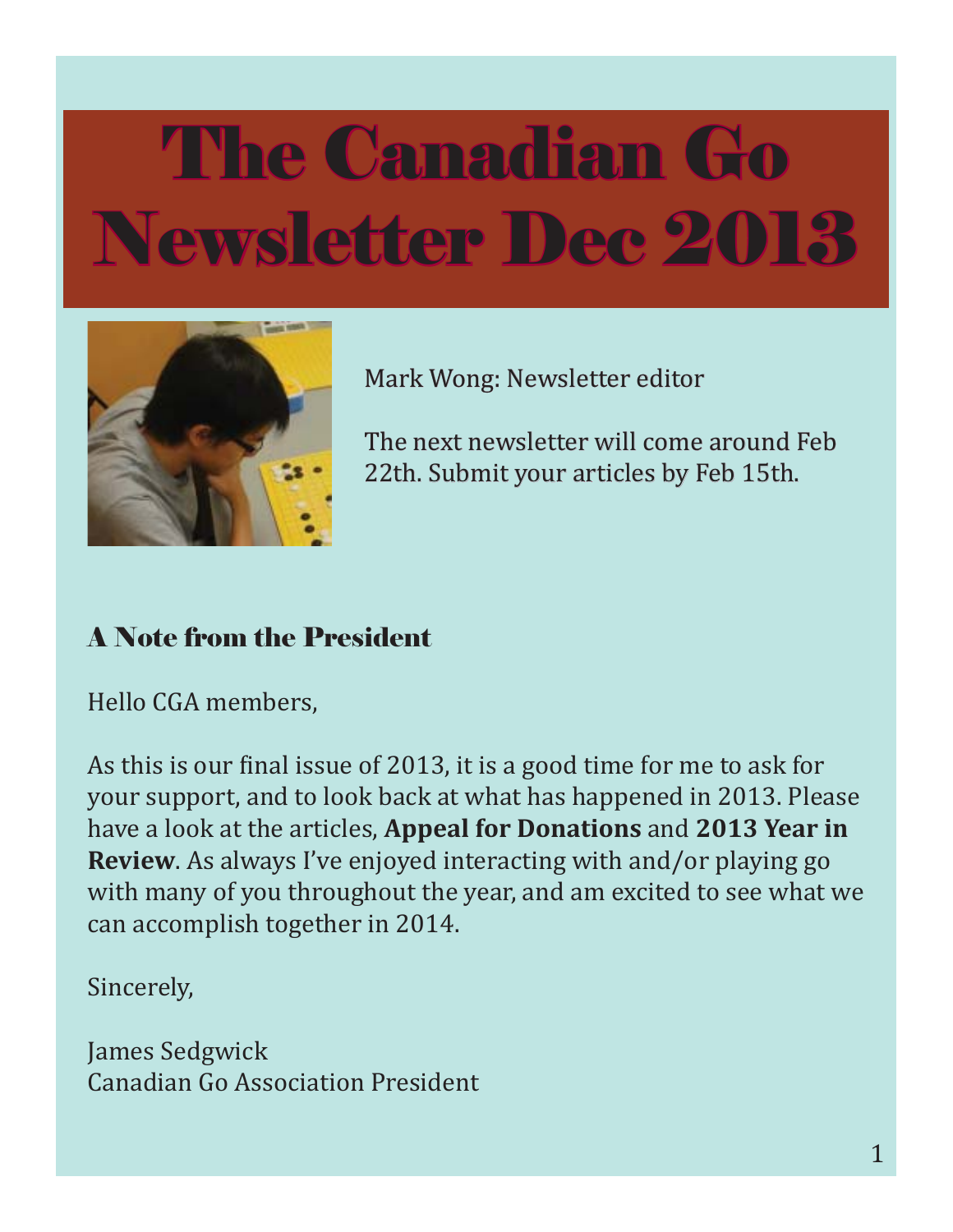#### Table of Contents:

| 2013 Year in Review              | Page 3-4  |
|----------------------------------|-----------|
| Obsolete Joseki 2                | Page 5    |
| The 2nd Forest City Go Cup       | Page 6-7  |
| The Evolving Joseki 3            | Page 8    |
| <b>Appeal for Donations</b>      | Page 9-10 |
| <b>BadukTV News</b>              | Page 11   |
| Obituary: Abe Ravinsky           | Page 12   |
| <b>Newsletter Administration</b> | Page 12   |
| Acknowledgements                 | Page 13   |
|                                  |           |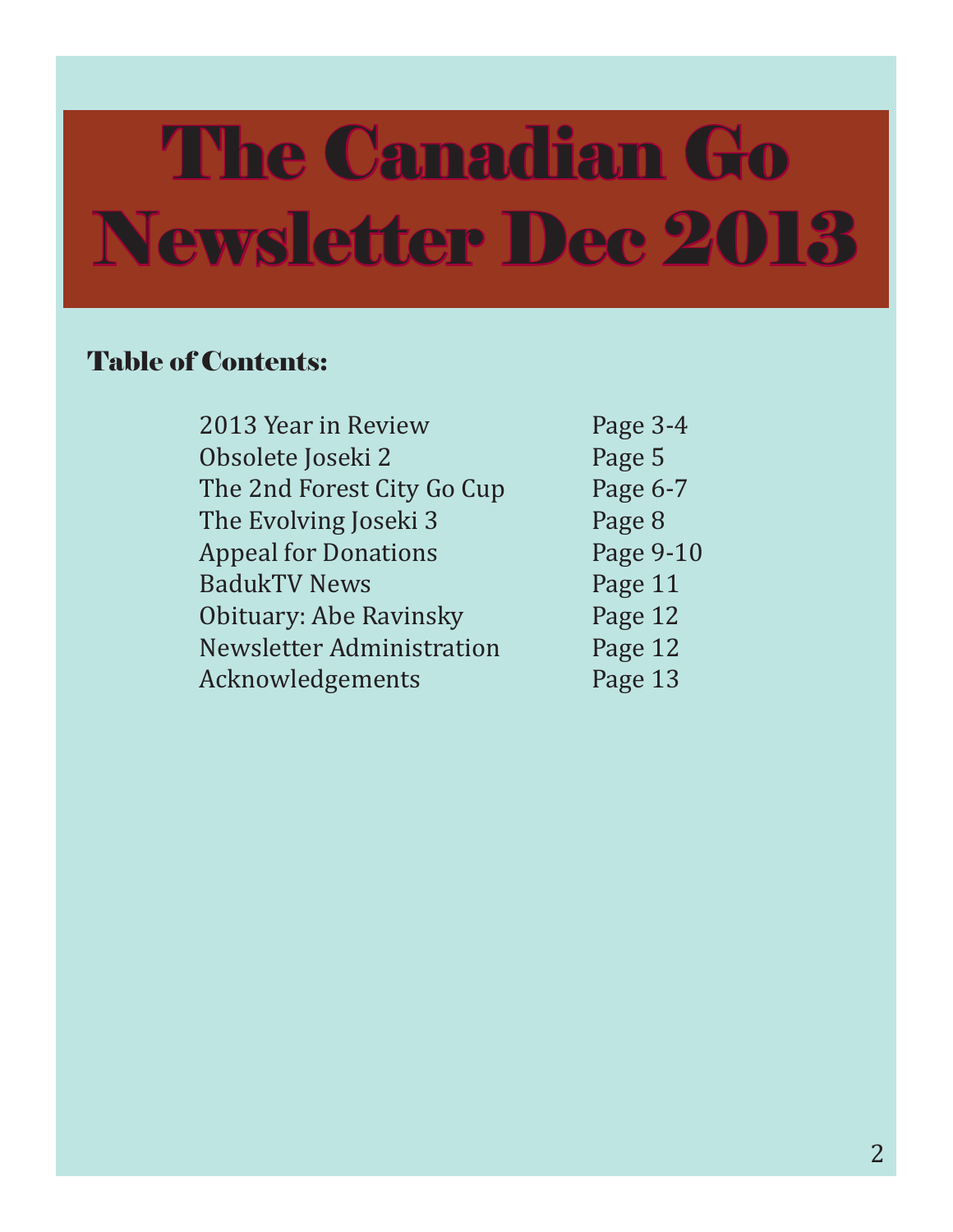### 2013 Year in Review

By: James Sedgewick

As 2013 started, we were preparing for a big change in how the executive operates. Chuck Elliot was looking to retire from the CGA executive. Some history of Chuck's contribution's to the CGA may give you an idea of what he has meant to us.

Chuck joined the executive in 2005. He had been involved with the CGA in the 1980's, but since then had concentrated on Go in Alberta, in particular being the driving force behind the active Sabaki club in Alberta. Upon joining, he immediately took on membership and ratings administration; effectively all the CGA records keeping. A couple years later, he pushed for the creation of the online league play, and started publishing electronic news letters (with a league play focus).

From his time at Sabaki through his work administering records for the CGA, he has built up a complex database and suite of associated programs for managing all the CGA records. He has a back ground running his own software consulting company, and this was a perfect fit with his expertise. The only limitation of this system from the CGA perspective is the system was not coupled to the web site, so for example we could not easily allow users to update their contact information online.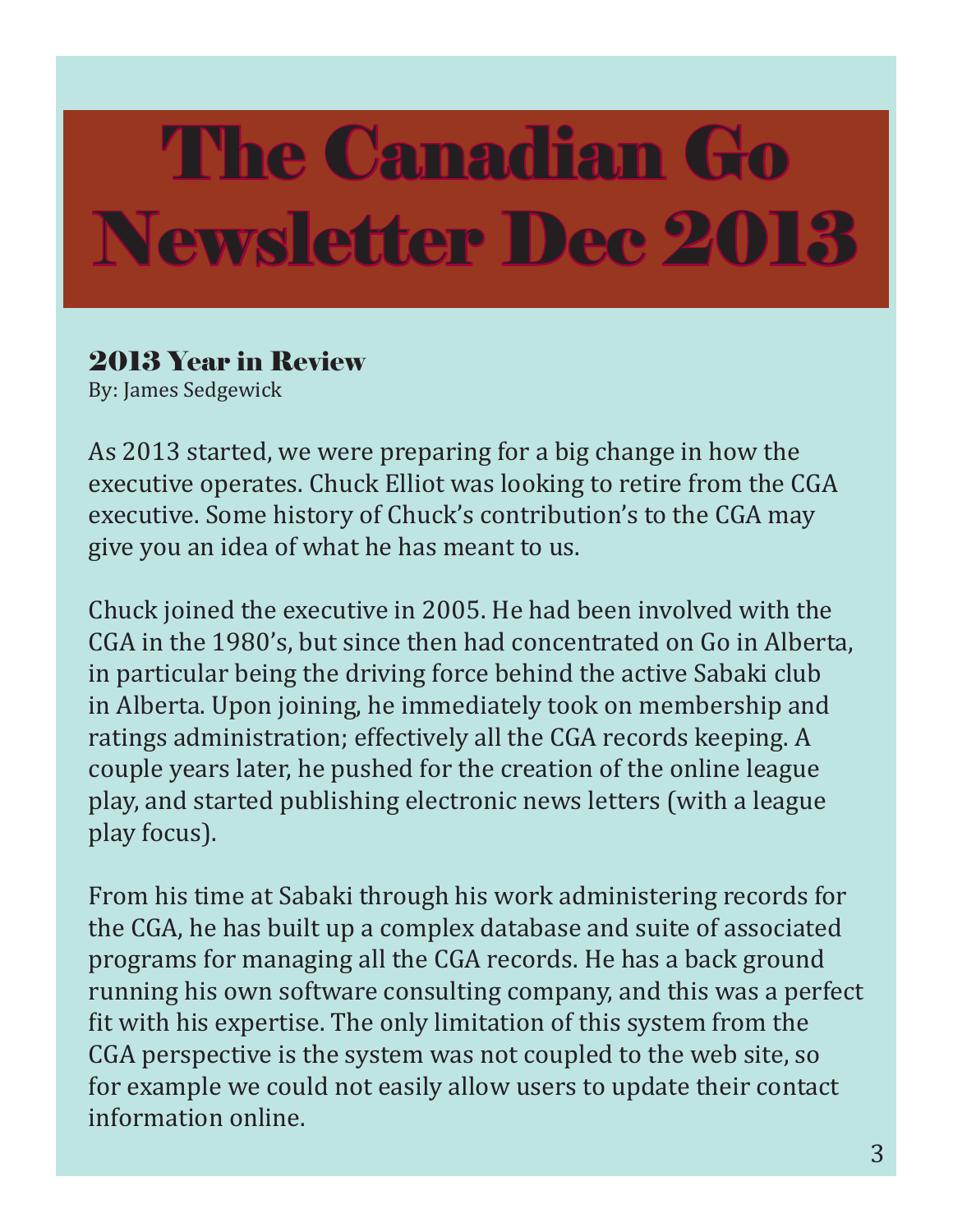### Continued from Last Page . . .

For several years we have been looking to build a records keeping system more integrated with web site. An assortment of volunteers have intended to take it on, but either found they don't have the time needed or been daunted by the complexity and backed out. So with Chuck's imminent retirement, we were motivated to take more drastic action. Nick Prince was paid to do 150 hours of work on the site(which he did at a substantially discounted rate from his normal fee). He has been volunteering as web site administrator already, and he does consulting work building web sites, so this was a good fit.

This summer his new system went live. He has completed his paid work, and is now continuing to enhance the site on a volunteer basis. The new system gives each CGA member his own log in to the site, those participating in league play can schedule and record their own games, and can update their own membership information as required.

There are still some big gaps from what we could do with the old system. At the top of the list is the ability to feed any results other than the league play results in to ratings. Nick is working now on building the external input interface. Also tools for viewing the membership beyond a single alphabetical list, tools for emailing sub sets of the membership, and various required administration viewing capabilities.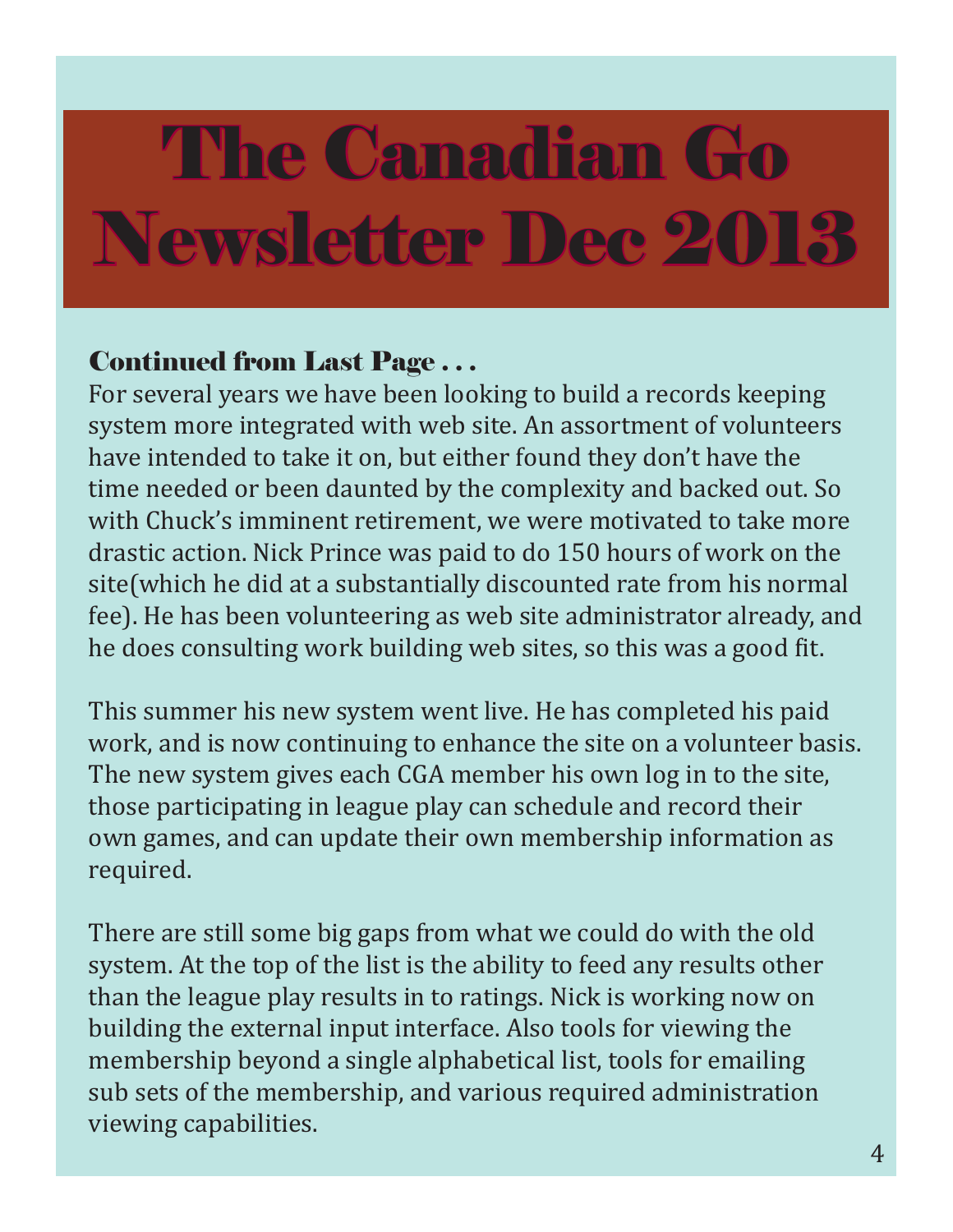### Obsolete Joseki 2

By: James Sedgwick



James Sedgwick 6D has given us another review of an obsolete joseki.

You can find the SGF attached to the newsletter email.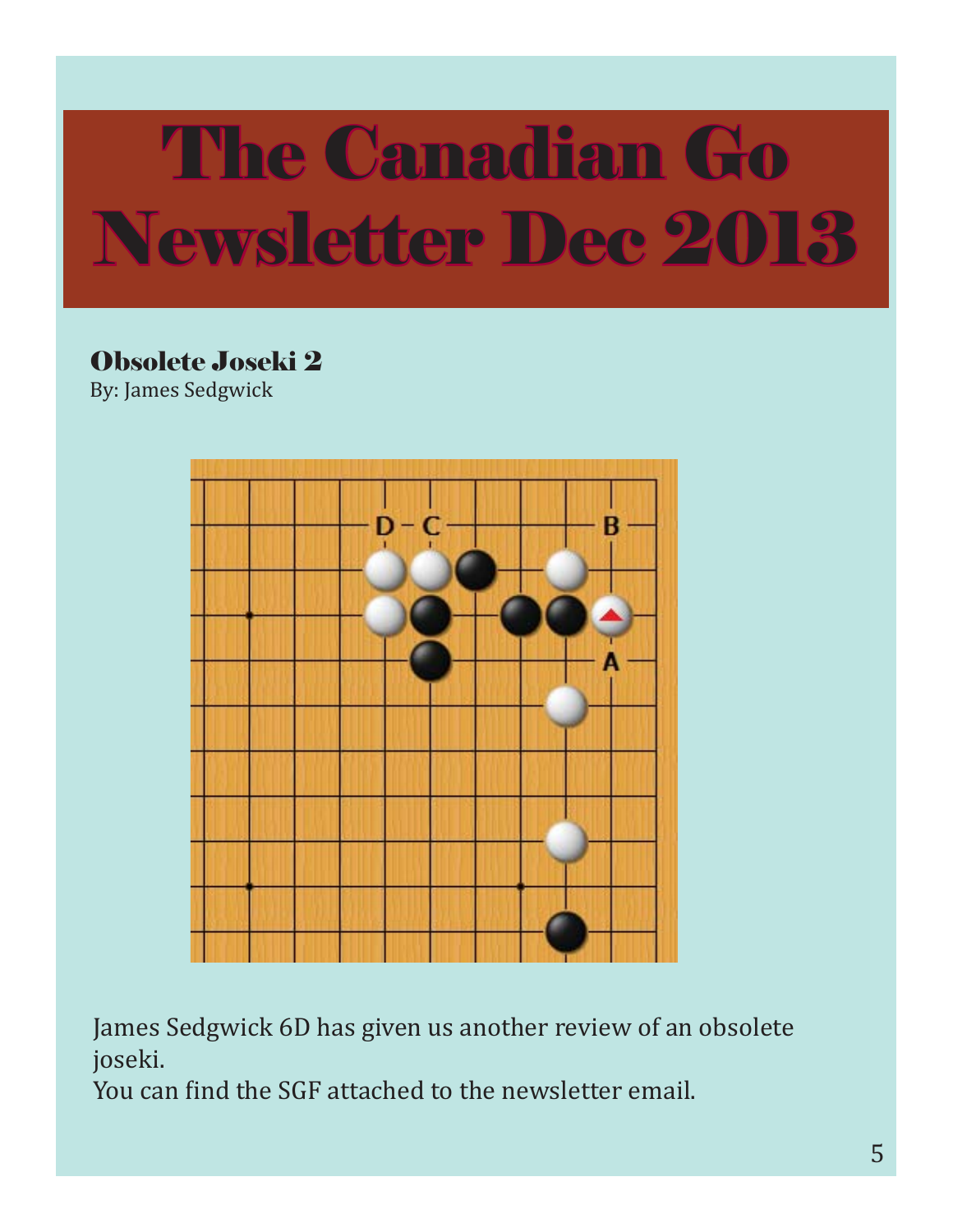### The 2nd Forest City Go Cup

By: Matt Mennie

The 2nd Forest City Go Cup was held in London, Ontario on October 20th, 2013. I organized the event, and we had a total of 15 players attend. The time settings were 25 minutes main time, and 10 minutes/25 stones Canadian over time. The tournament was free to attend and donations were encouraged. Everyone enjoyed a traditional Korean meal for lunch at a local London restaurant.

The highlight of the tournament was the match between James Sedgewick 5 Dan, and defending champion, Han-Yuan Chen 5 Dan. The Canadian Go Association President, James Sedgewick travelled from Toronto for the event. Through an intense battle of wits, James pulled ahead to win against Han-Yuan Chen 5 Dan, winning the tournament.

When asked about how the game went Han-Yuan Chen told me "I wished I practiced more". He has been busy with school, and could not compete as well as he had hoped. With any luck we will have more games between these two great players in the future.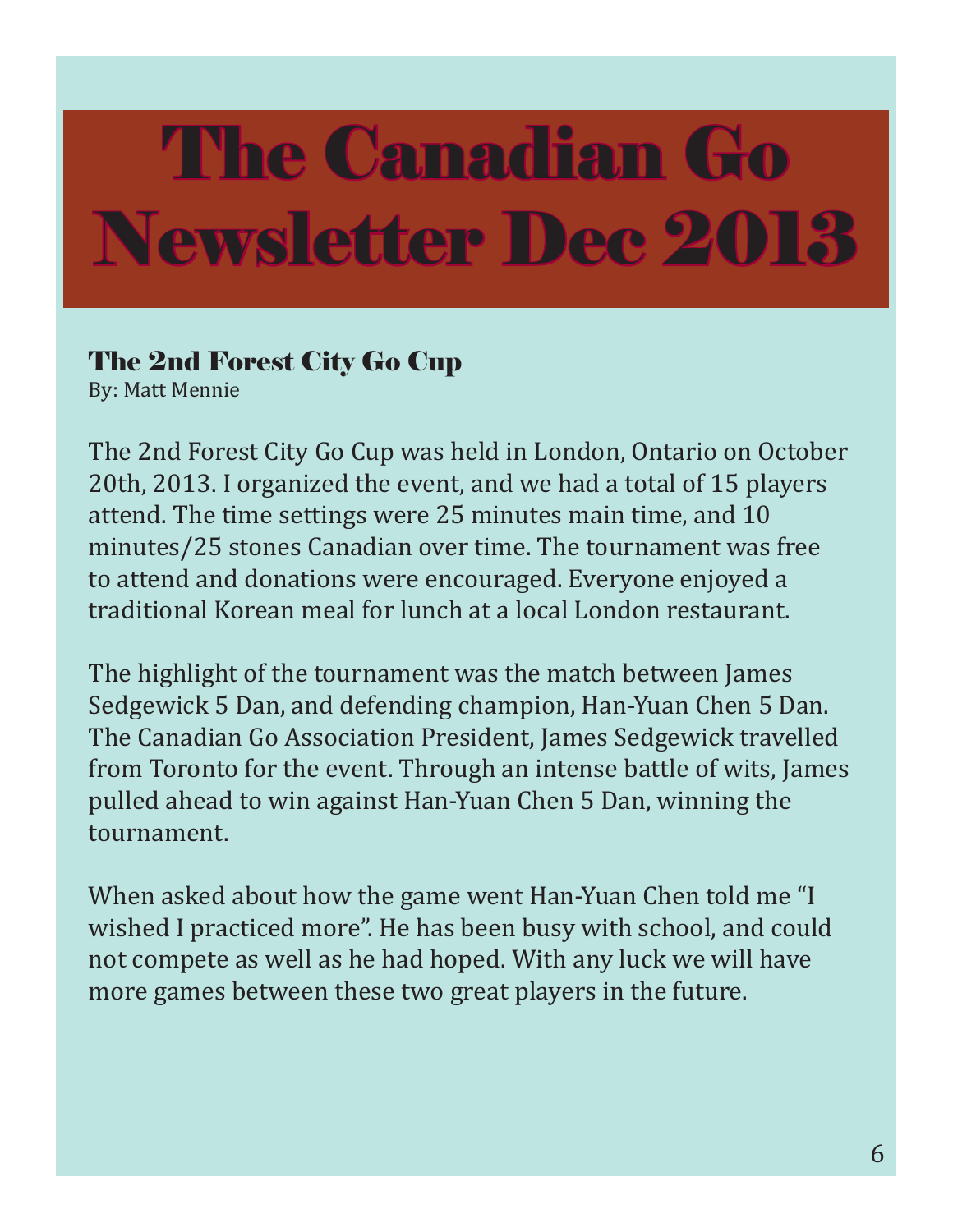### Continued from Last Page . . .

Some other notable players in the tournament were Mark Wong 3 Dan, and John Dew 1 Dan. John Dew travelled from St. Catherine's for the event. I look forward to hosting more tournaments like this and plan on doing so in May of 2014.

Stay tuned to the CGA newsletters and email announcements for the date of the event. More information about the event can be found at the Forest City Go club's blog:

http://www.forestcitygo.wordpress.com.

*Editor's disclaimer: The ranks posted here were for match-making purposes, and might not be the same as the Canadian Go Association's ranking system.*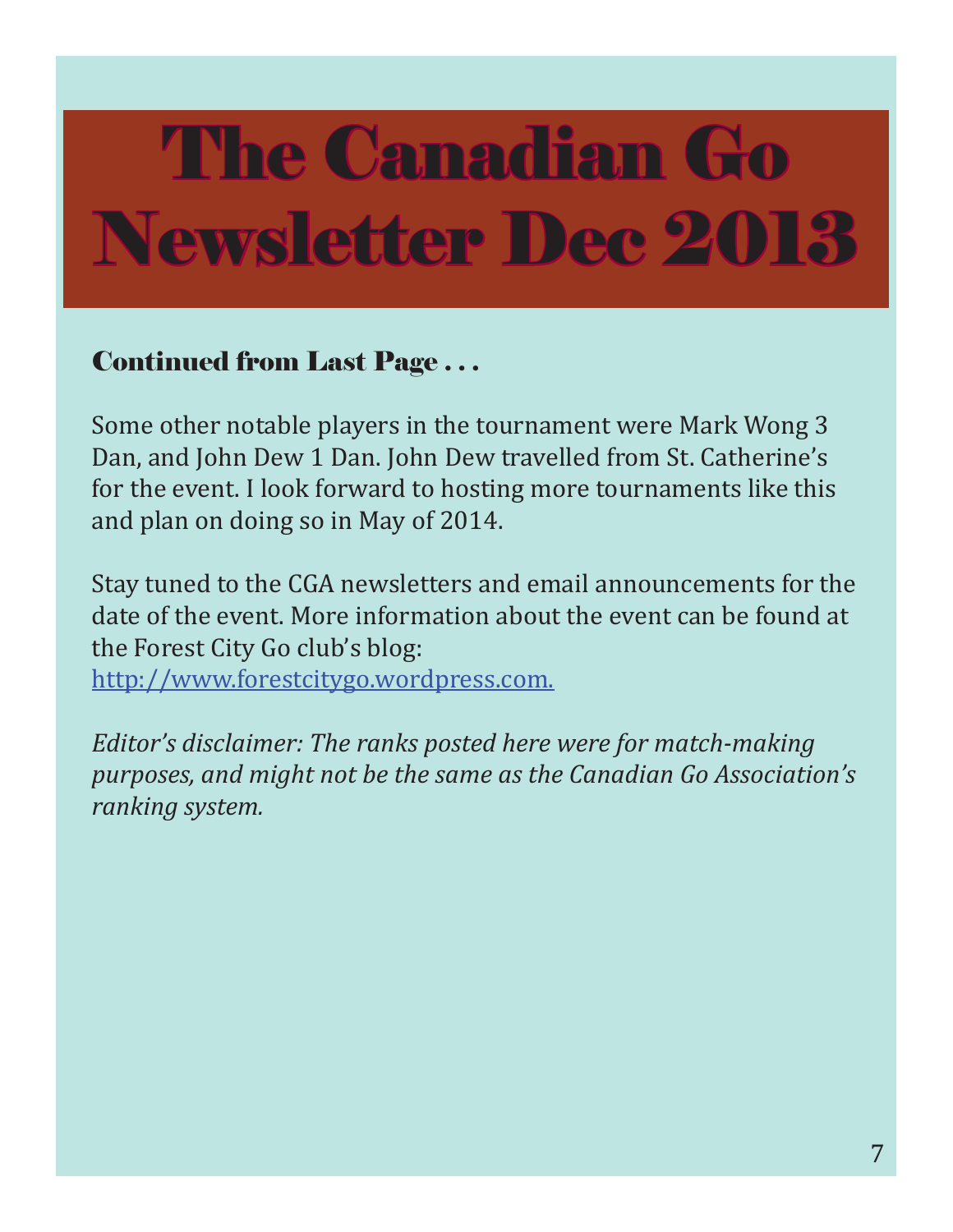## The Evolving Joseki 3

By: James Sedgwick



James Sedgwick shows us for the third time how joseki has evolved in this particular fuseki.

You can find it attached to the email.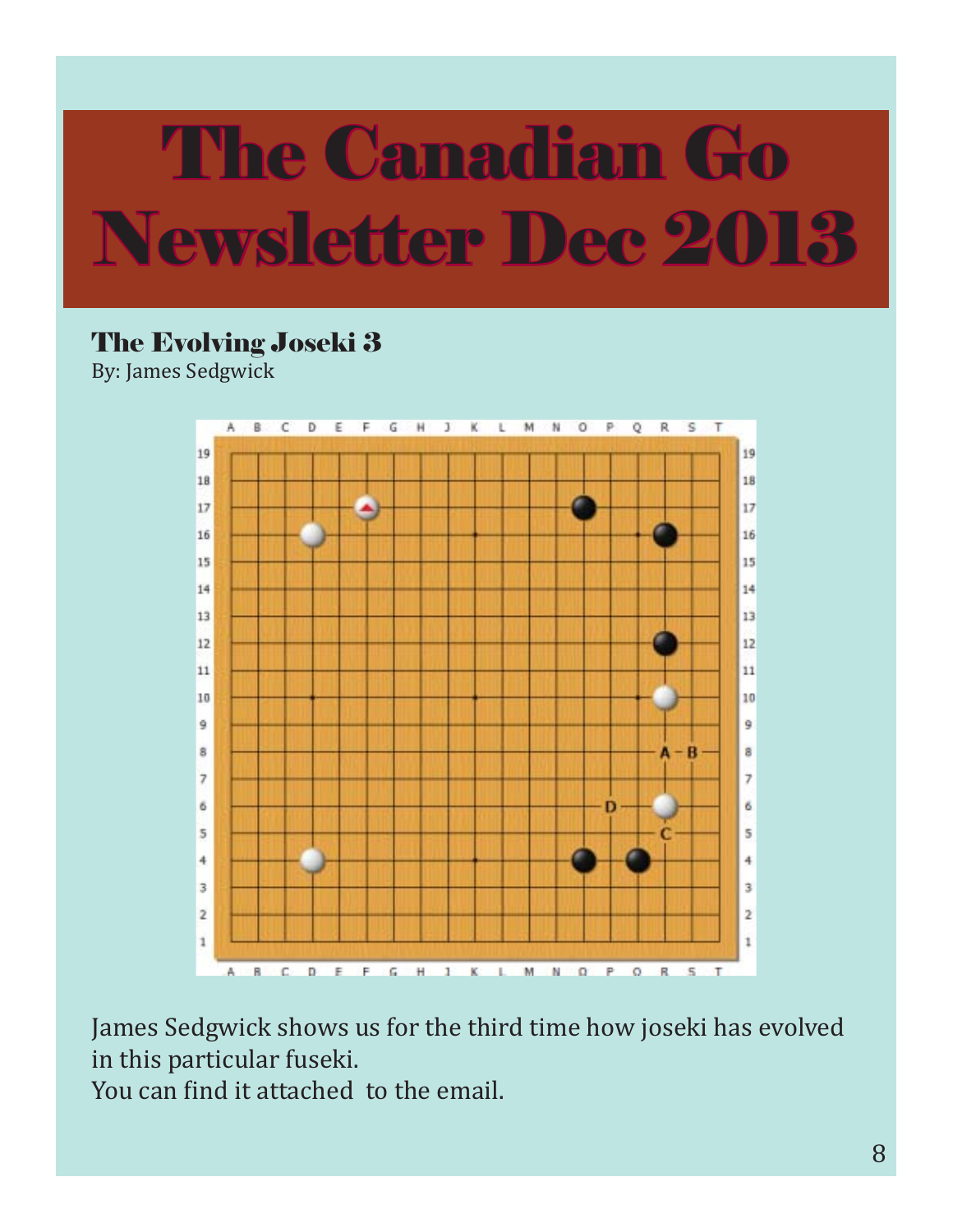### Appeal for Donations

By: James Sedgwick

Dear Canadian Go Association members,

The CGA needs your support. For almost 2 years now, the CGA has been membership fee free. This means we depend 100% for donations to operate. We have over 700 members, and the CGA can function with 2500\$/per year, so if everyone kicks in only 5 dollars, our financial situation will be very good. I was inspired at the US Go Congress, where two teenage CGA members spontaneously made three figure donations to the CGA; I hope you will as well.

How to donate & suggested donations amounts: See the web page on the CGA site go-canada.org/donate

At a high level, you can think of the CGA funds going to three equal buckets.

- Grant programs to support new clubs and Go promotional activities in Canada

- Dues for the international go federation (entitles Canadian's to participate in international events)

- Prize funds for Canadian league play, and CGA operating costs (web site hosting, printed promotional materials, etc).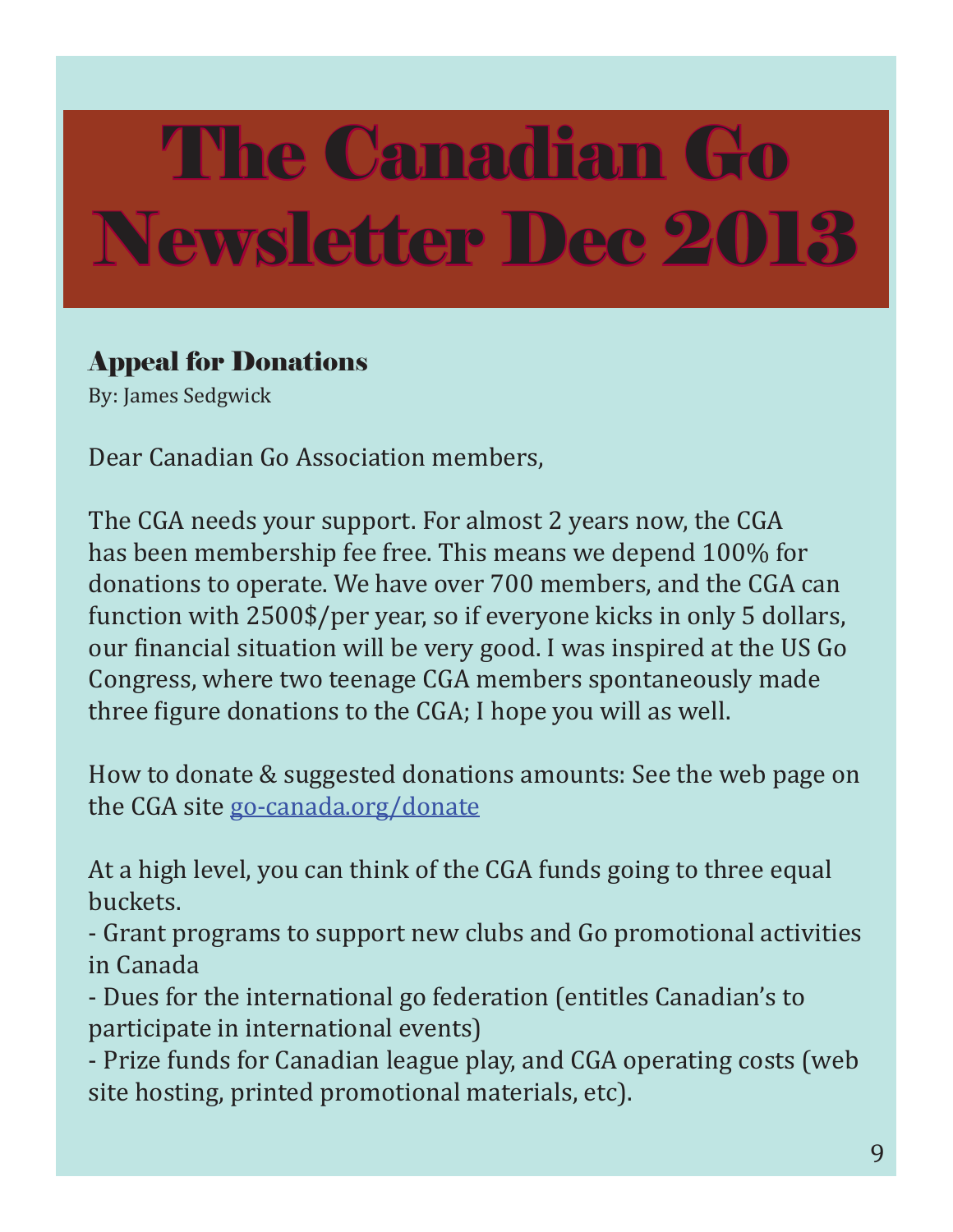### Continued from Last Page . . .

If we could succeed in increasing the funds the CGA has available, we'd really like to:

- Pay for some newsletter content. We have professional Go players in Canada; the CGA would love to be able to support them making money at their profession. Paying Gansheng, Svetalana, Cathy or Xiaoren to produce content the news letter would be a great way to do this.

- Issue grants to teaching programs.

- Pay for more web site work. There are many exciting things we'd like to build in the web site. Many things that will take years to make available in the time volunteers can find in their evenings/weeks could be finished in weeks/months if they could be worked on full time.

- We all benefit when the whole Canadian Go Community is part of the CGA, and we can see that we have more than doubled membership by eliminating fees. The CGA is fully dependent on your donations for operating costs and it will push us to do work that excites you. But to make it work we all need to step up and contribute. We all want to see the Go community grow in Canada; I think an active and well funded CGA is a key to making that happen. Please have a look at the other article "2013 Year in Review" for more details on what the CGA is doing for you and for our members.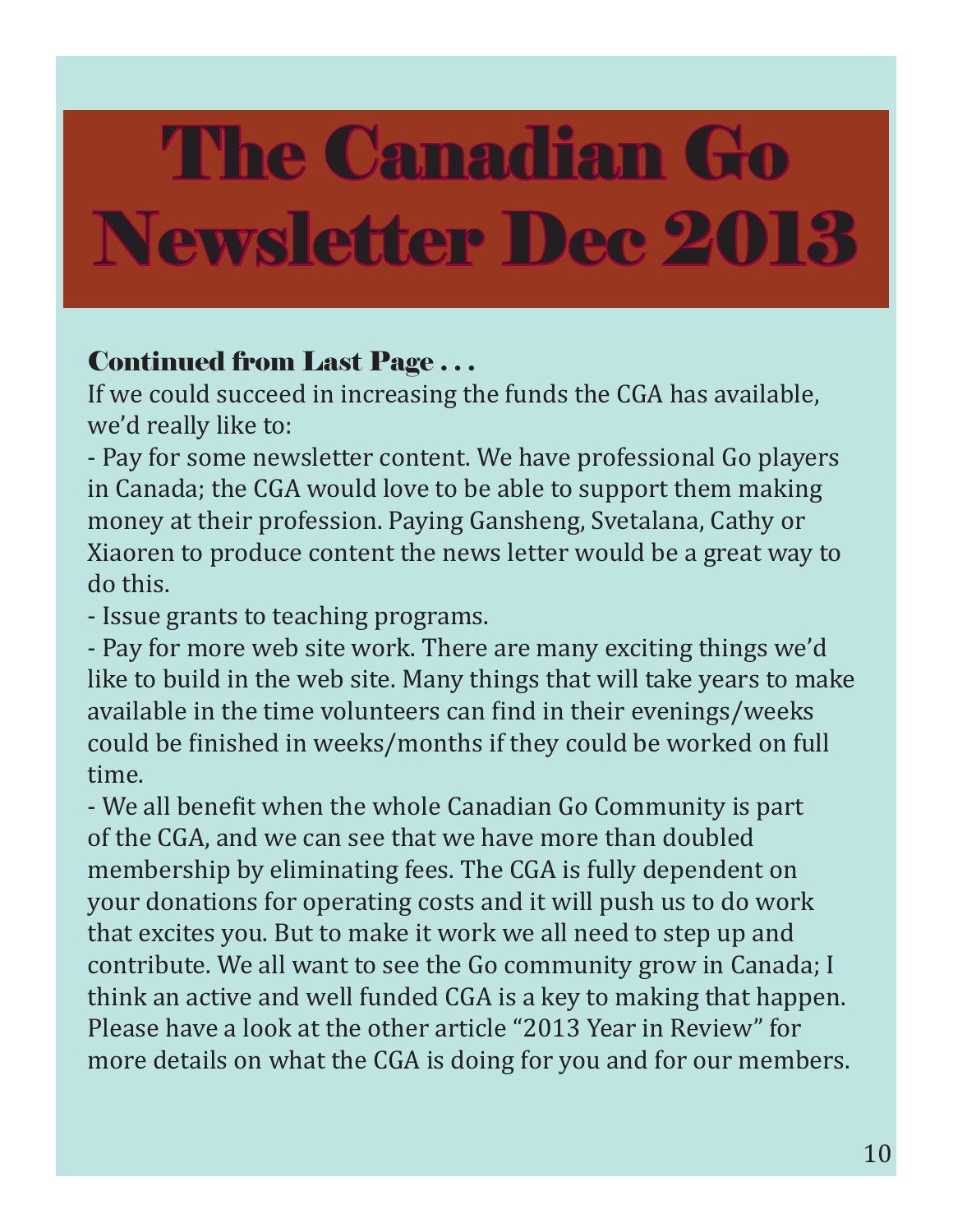## Baduk TV News

By: Matt Mennie

BadukTV has revised their internet streaming service to feature high definition streams and VODs. English VODs are available and are included as a promotional deal for one month when purchasing one month of live streaming until Dec. 11th. After Dec. 11th, the VODs are priced at \$10/month. BadukTV has also changed their website layout to make it more helpful for English speakers to view their content with nice big coloured buttons. I hope everyone can enjoy this new amazing service for \$7/month. Now that it is in high definition it is certainly something that is worth the price, even if the live stream is in Korean.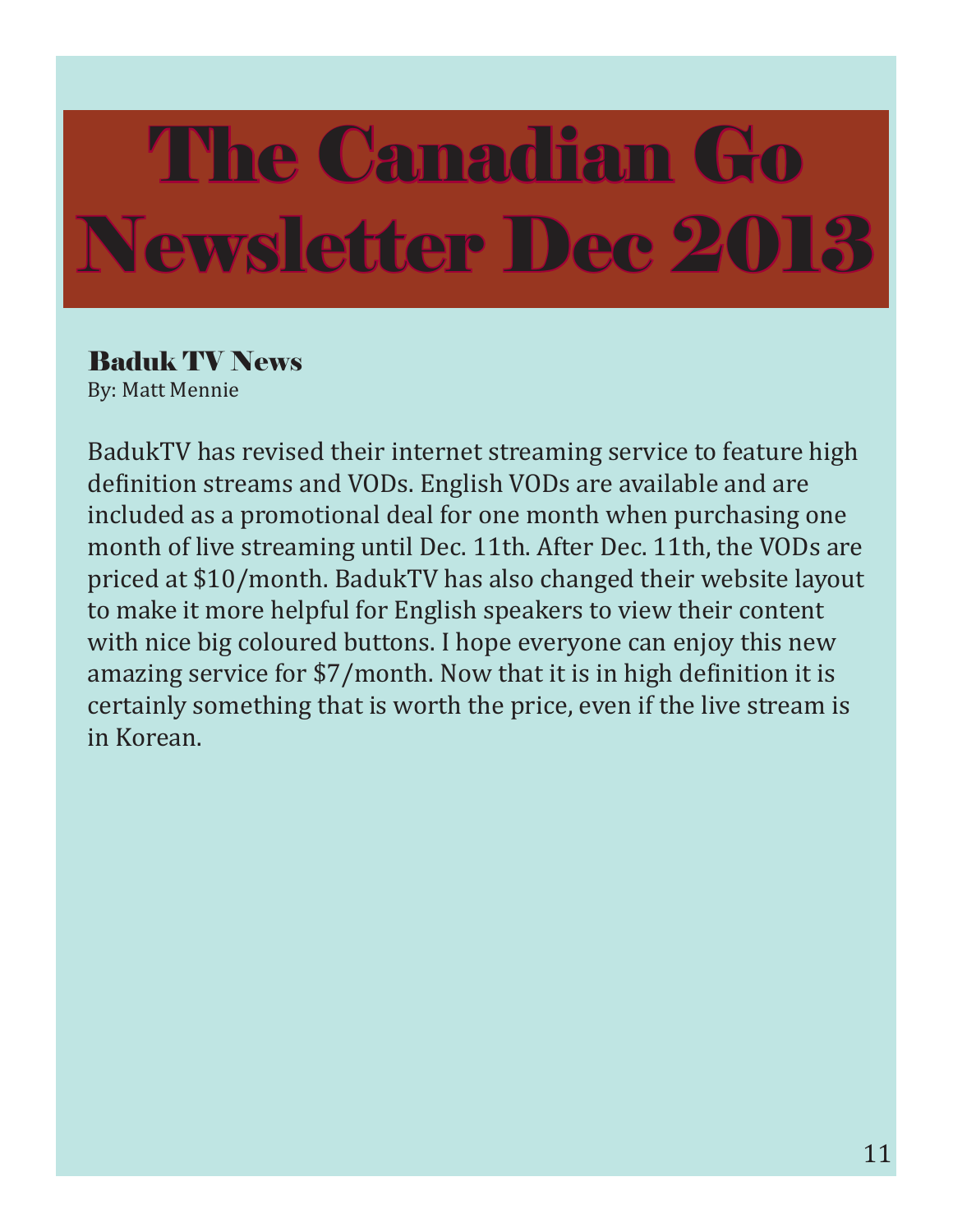### Obituary: Abe Ravinsky

By: Steven Mays

A touching obituary was written for Abe Ravinsky, who has done a lot for Go in Canada. Please take your time to read it. It is attached to the newsletter email.

## Newsletter Administration

We are looking for more submissions.

If you want to advertise your club, an upcoming tournament, or if you think you have any news, send them over to my e-mail at markwong14@hotmail.com.

Submissions cannot be longer than 500 words, unless if you get prior permission.